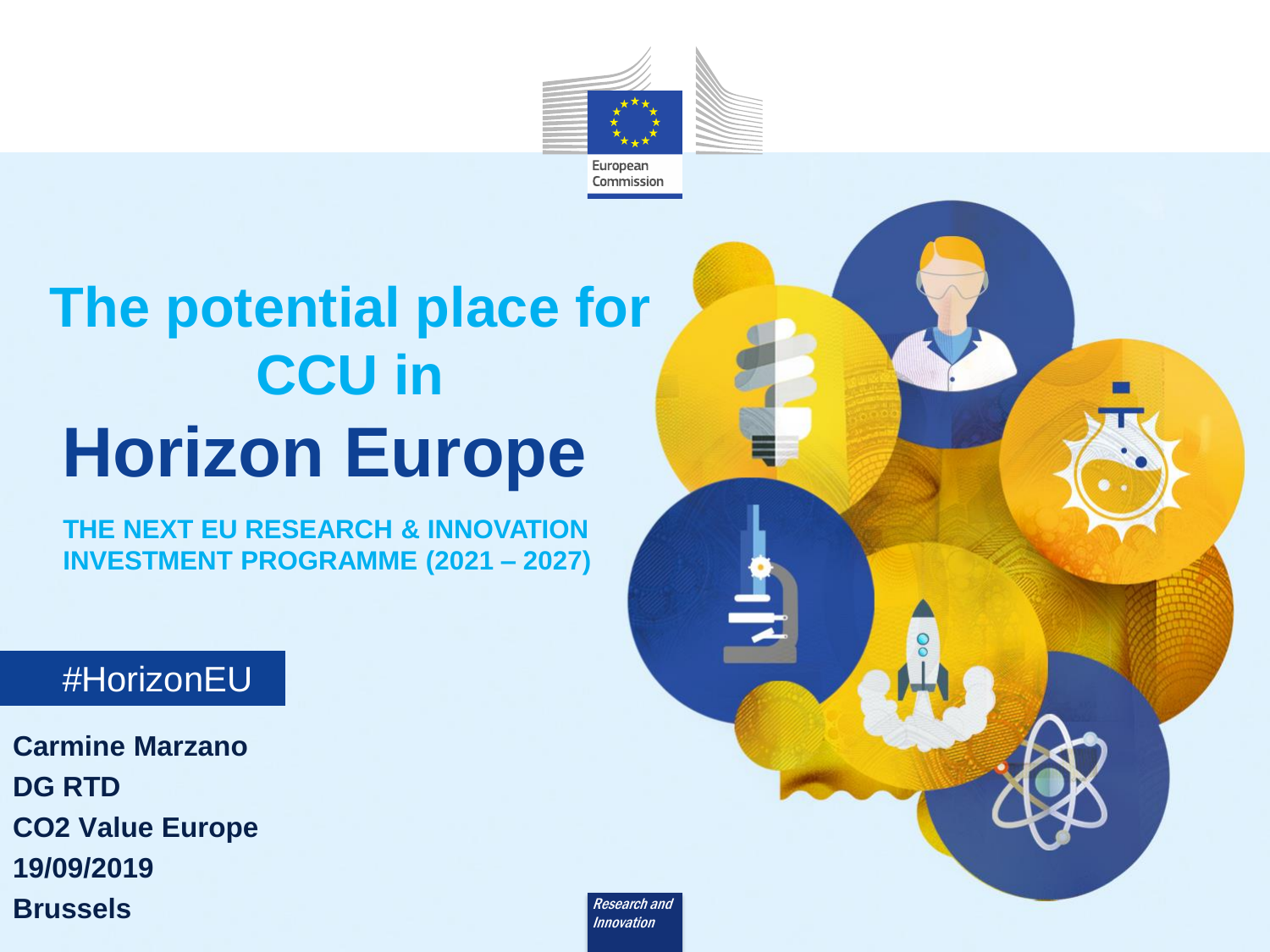1. NMBP - ERA-NET on materials, supporting the circular economy and sustainable-development-goals

- 2. NMBP Materials life cycle sustainability analysis (RIA)
- 3. SPIRE Tapping into the potential of Industrial Symbiosis (IA)
- 4. SPIRE Near zero discharge for fresh water used by industry (IA)
- 5. SPIRE Mineral waste, by-products and recycled material as feed for high volume production (IA)

### **SC5**

**NMBP**

- 6. Develop, implement and assess a circular economy oriented product information management system for complex products from cradle to cradle (IA)
- 7. Raw materials innovation for the circular economy (IA): processing and refining of primary and/or secondary raw materials; recycling of raw materials from end-of-life products & buildings; advanced sorting systems for high-performance recycling of complex end-of-life products, sustainable metallurgical processes
- 8. Raw materials policy support actions for the circular economy: Expert network on Critical Raw Materials (CSA)

### **SC3**

9. Low carbon industrial production using CCUS (IA)

10.Industrial (Waste) Heat-to-Power conversion (IA)

#### **29 M€**

**58 M€**

**Budgets**

**118.5 M€**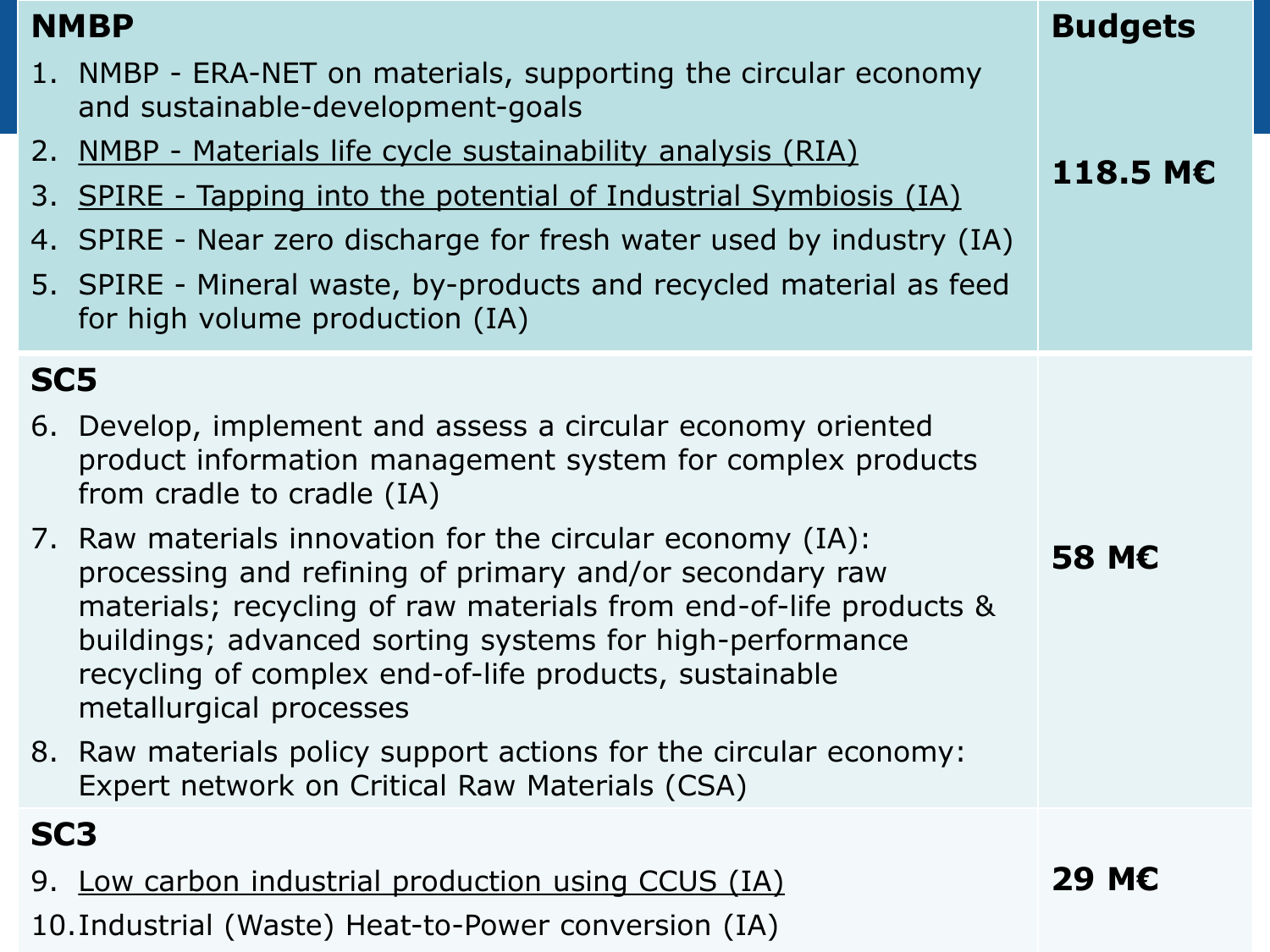

### **Tentative call deadlines:**

| <b>Topics (Type of Action)</b>   | <b>Budgets (EUR</b><br>million) | <b>Deadlines</b>                                        |  |  |  |  |  |
|----------------------------------|---------------------------------|---------------------------------------------------------|--|--|--|--|--|
|                                  | 2020                            |                                                         |  |  |  |  |  |
| <b>Opening: 27 Jun 2019</b>      |                                 |                                                         |  |  |  |  |  |
| CE-NMBP-41-2020 (ERA-NET-Cofund) | 15.00                           | 13 Feb 2020                                             |  |  |  |  |  |
| <b>CE-NMBP-42-2020 (RIA)</b>     | 6.00                            |                                                         |  |  |  |  |  |
| CE-SC5-08-2020 (CSA)             | 3.00                            |                                                         |  |  |  |  |  |
| <b>CE-SPIRE-01-2020 (IA)</b>     | 97.50                           |                                                         |  |  |  |  |  |
| <b>CE-SPIRE-07-2020 (IA)</b>     |                                 |                                                         |  |  |  |  |  |
| <b>CE-SPIRE-09-2020 (IA)</b>     |                                 |                                                         |  |  |  |  |  |
| CE-SC5-07-2020 (IA)              | 40.00                           | 13 Feb 2020 (First Stage)<br>03 Sep 2020 (Second Stage) |  |  |  |  |  |
| CE-SC5-31-2020 (IA)              | 15.00                           |                                                         |  |  |  |  |  |
| <b>Opening: 01 May 2020</b>      |                                 |                                                         |  |  |  |  |  |
| LC-SC3-CC-9-2020 (IA)            | 14.00                           | 01 Sep 2020                                             |  |  |  |  |  |
| LC-SC3-NZE-5-2020 (IA)           | 15.00                           |                                                         |  |  |  |  |  |
| <b>Overall indicative budget</b> | 205.50                          |                                                         |  |  |  |  |  |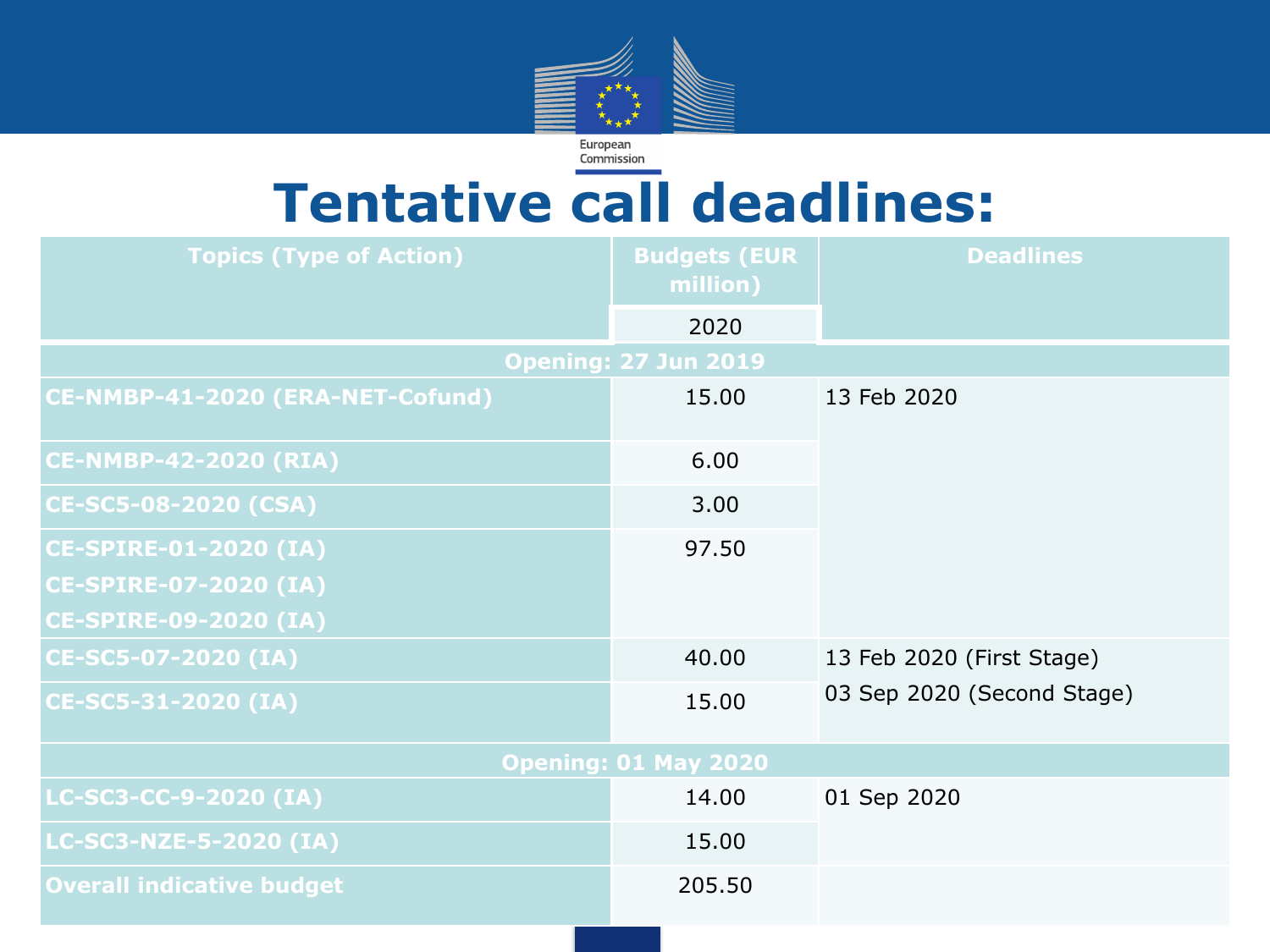# **Horizon Europe: evolution not revolution Budget proposed: €100 billion\***





European Commission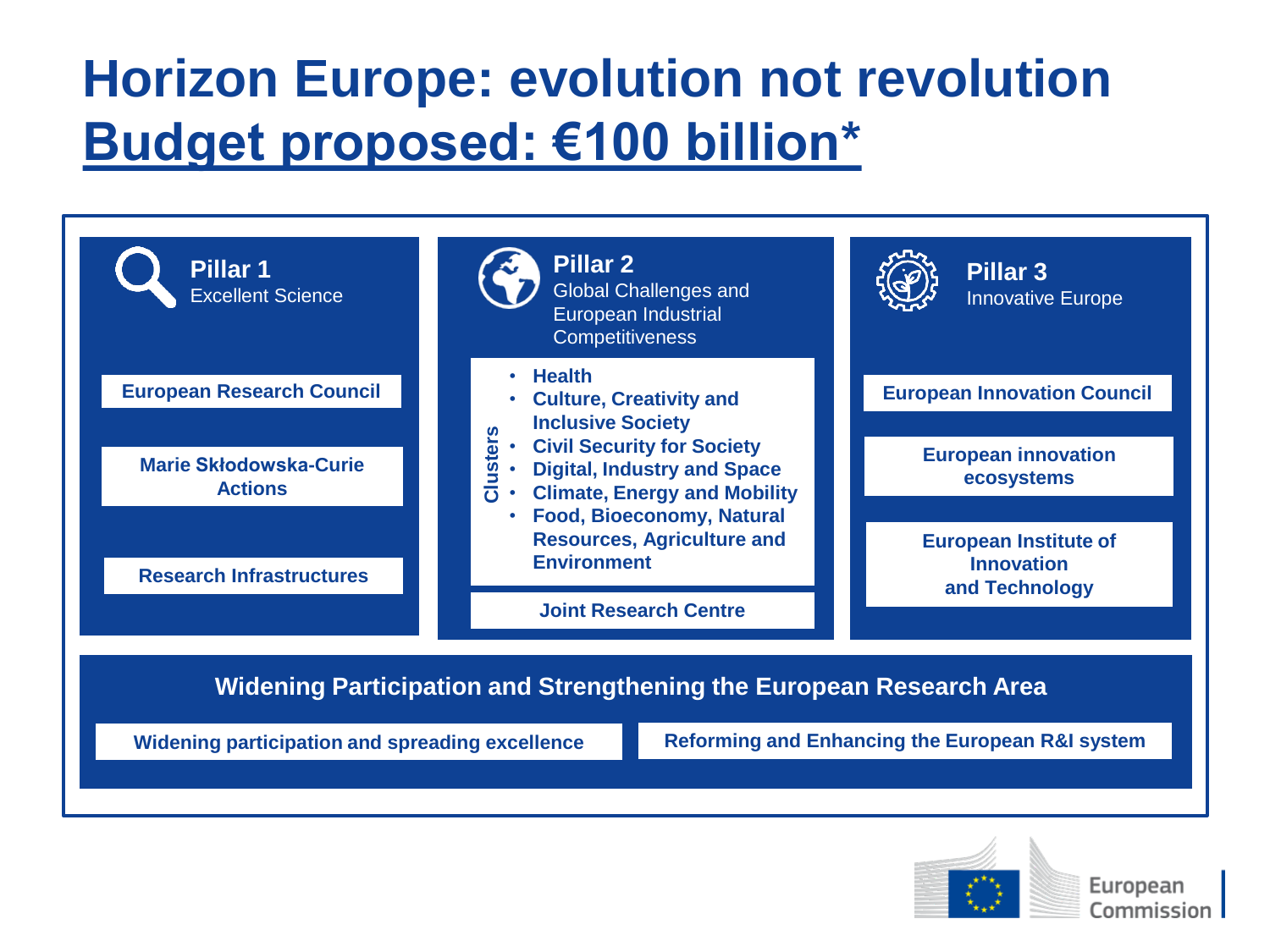**Pillar 2 - Clusters Global Challenges & European Industrial Competitiveness:** boosting key technologies and solutions underpinning EU policies & Sustainable Development Goals **Commission proposal for budget: € 52.7 billion**

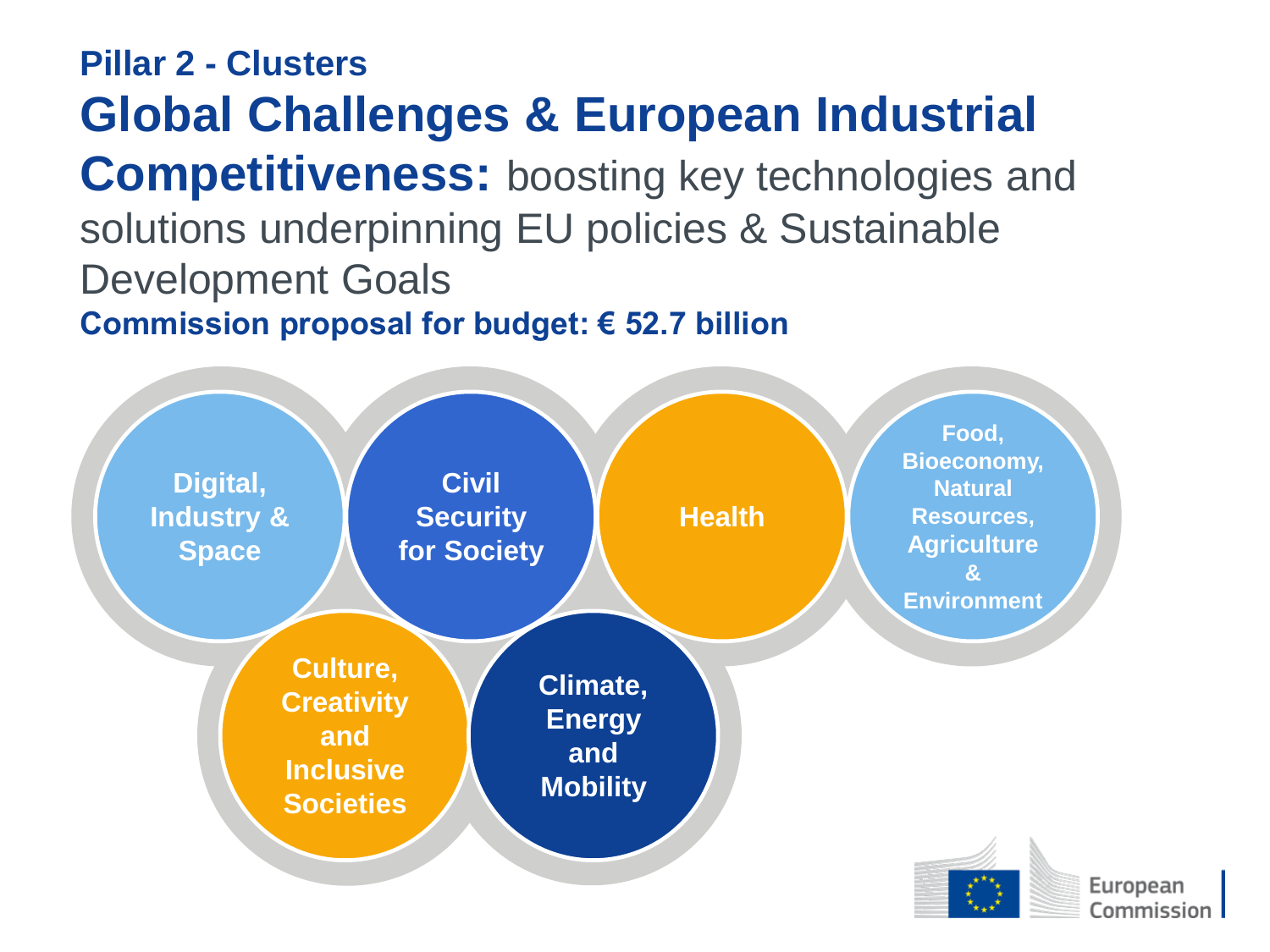### **Clusters in 'Global Challenges and Industrial Competitiveness'**

| <b>Clusters</b>                                           | <b>Areas of intervention</b>                                                                                                                               |                                                                                                                                              |  |  |
|-----------------------------------------------------------|------------------------------------------------------------------------------------------------------------------------------------------------------------|----------------------------------------------------------------------------------------------------------------------------------------------|--|--|
| <b>Health</b>                                             | * Health throughout the life course<br>* Non-communicable and rare diseases<br>* Tools, technologies and digital<br>solutions for health and care          | * Environmental and social health<br>determinants<br>* Infectious diseases<br>* Health care systems                                          |  |  |
| <b>Inclusive and</b><br><b>Secure</b><br><b>Societies</b> | * Democracy<br>* Social and economic transformations<br>* Protection and Security                                                                          | * Cultural heritage<br>* Disaster-resilient societies<br>* Cybersecurity                                                                     |  |  |
| <b>Digital and</b><br><b>Industry</b>                     | * Manufacturing technologies<br>* Advanced materials<br>* Next generation internet<br>* Circular industries<br>* Space                                     | * Key digital technologies<br>* Artificial intelligence and robotics<br>* Advanced computing and Big Data<br>* Low carbon and clean industry |  |  |
| Climate,<br><b>Energy and</b><br><b>Mobility</b>          | * Climate science and solutions<br>* Energy systems and grids<br>* Communities and cities<br>* Industrial competitiveness in transport<br>* Smart mobility | * Energy supply<br>* Buildings and industrial facilities in energy<br>transition<br>* Clean transport and mobility<br>* Energy storage       |  |  |
| <b>Food and</b><br><b>Natural</b><br><b>Resources</b>     | * Environmental observation<br>* Agriculture, forestry and rural areas<br>* Food systems<br>* Circular systems                                             | * Biodiversity and natural capital<br>* Sea and oceans<br>* Bio-based innovation systems                                                     |  |  |



European Commission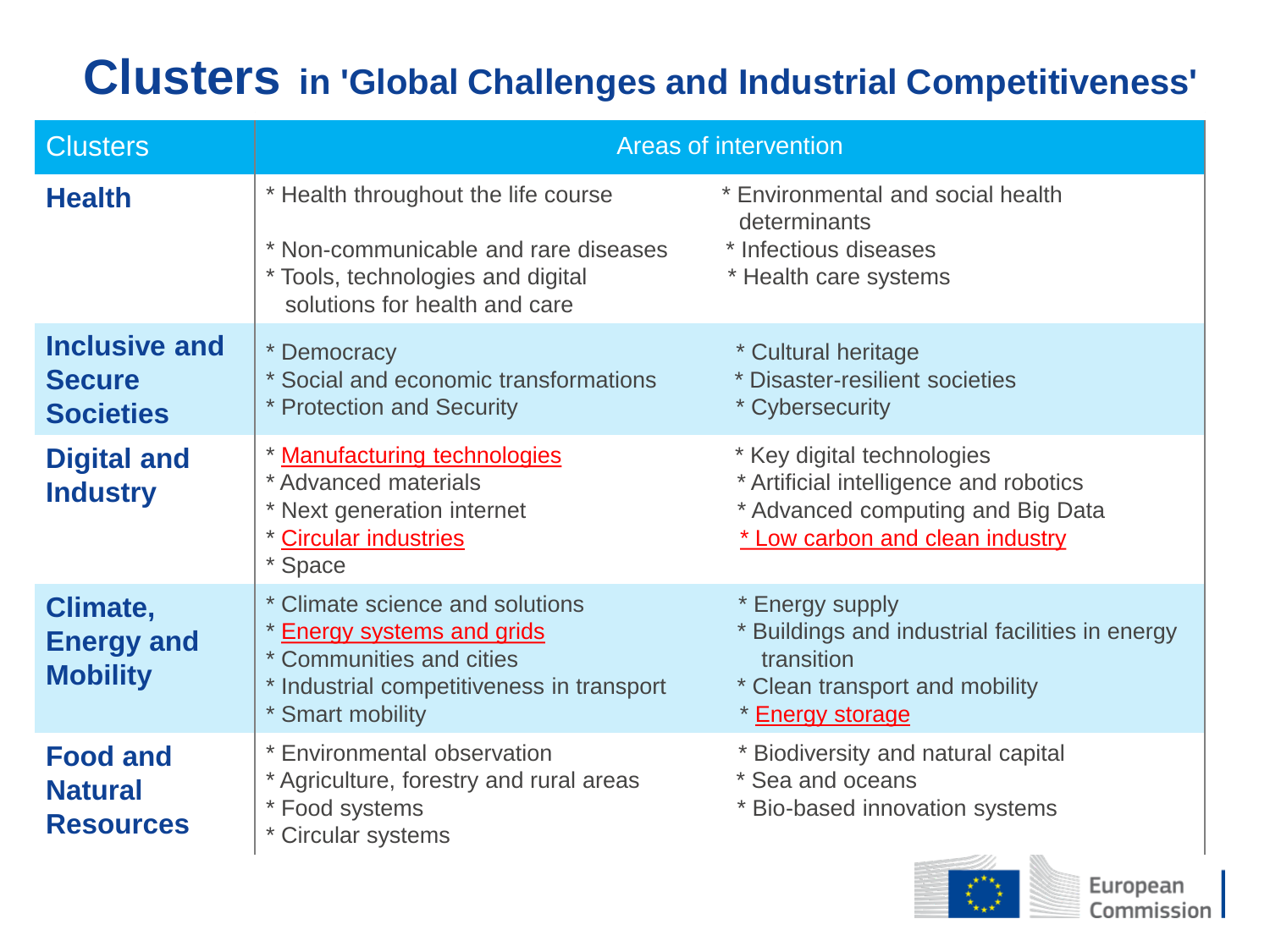# **Cluster 4, 'Digital, Industry and Space'**

 Support the digitisation and transformation of the European industry, and contribute to secure global industrial leadership and autonomy in terms of technologies and resources – including in the strategic domain of Space; to grow a lowcarbon, circular and clean industry respecting planetary boundaries; and to foster inclusiveness in the form of highquality jobs and societal engagement in the use of technologies.

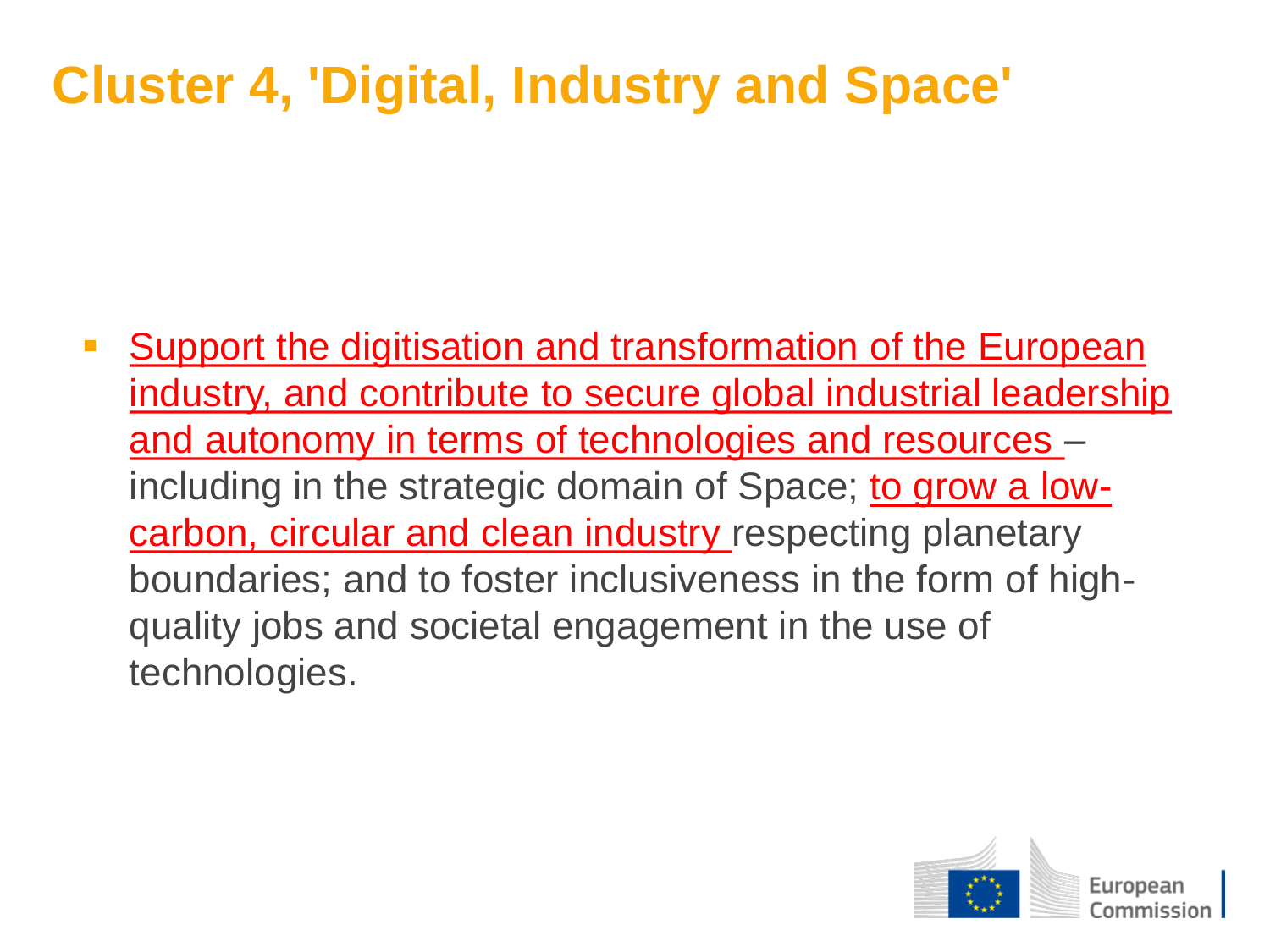# **Vison and targeted impacts in cluster 4**





- deploying technologies technology infrastructures
- securing autonomy in strategic value chains
- two-way engagement a reality
- skills agendas in e.g. advanced manufacturing or digital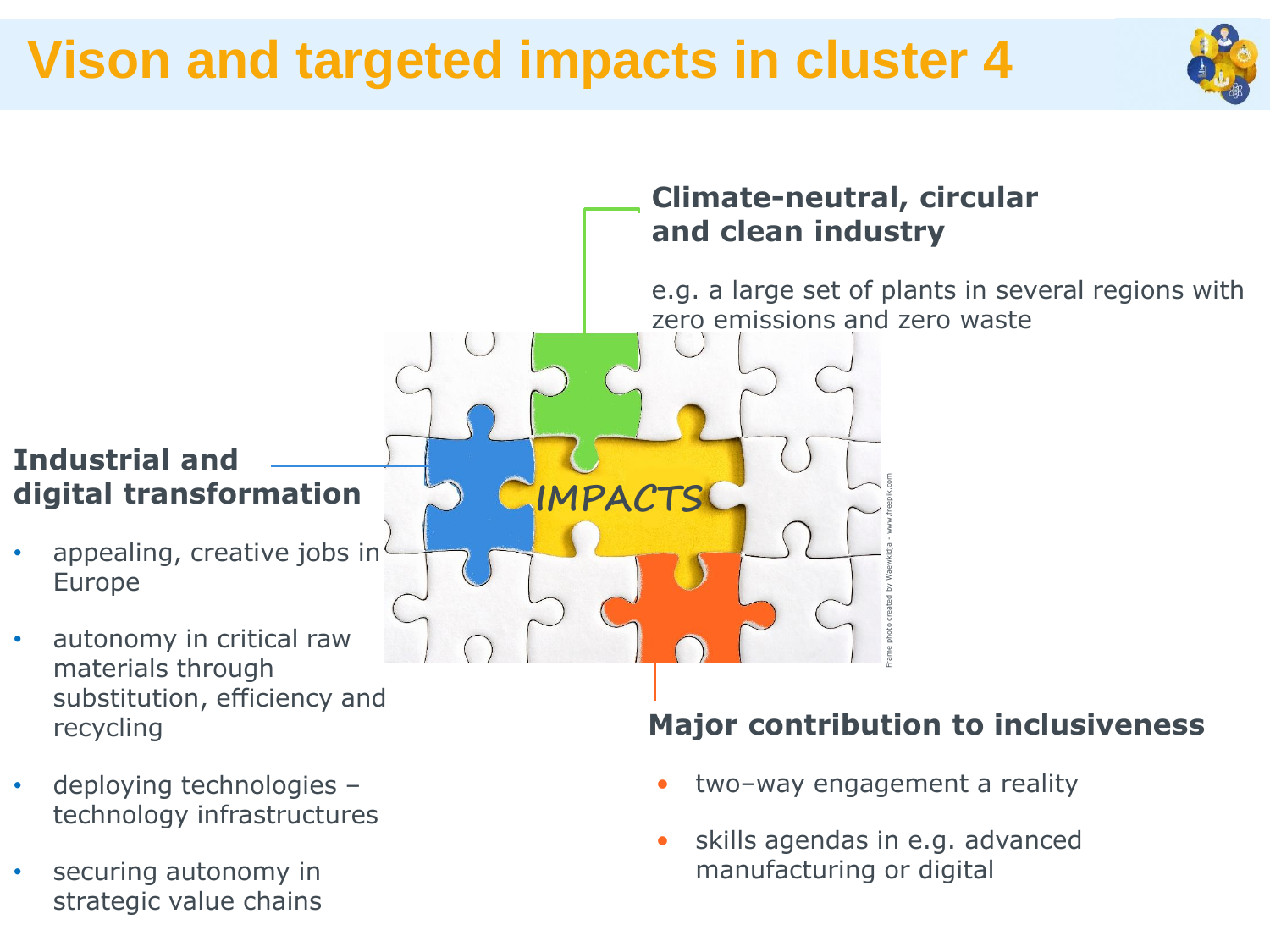# **Section 4.9 Circular Industries (Narrative)**

In a circular economy, the value of products, materials and resources is maintained for as long as possible and waste is minimised. The EU Circular Economy Action Plan includes a wide range of initiatives for a sustainable, low-carbon, resource efficient and competitive economy. It also relies on research and innovation through the entire life-cycle to prevent new and larger waste streams and to tackle scarcity of resources, and price volatility. Also needed are solutions to increase material efficiency and recover the economic value of waste streams, while radically decreasing their environmental footprint.

Circular approaches need to be systemic, connecting people, products and systems. **The focus will be on sectors, products and materials that have the highest impacts and the greatest potential for enhanced circularity.** 

**These investments should reinforce European autonomy, through access to a sustainable and affordable supply of raw materials**, in particular critical raw materials (through substitution, resource efficiency, better recycling and a clean primary production) reduce the dependence on overseas handling and processing of municipal and industrial waste.

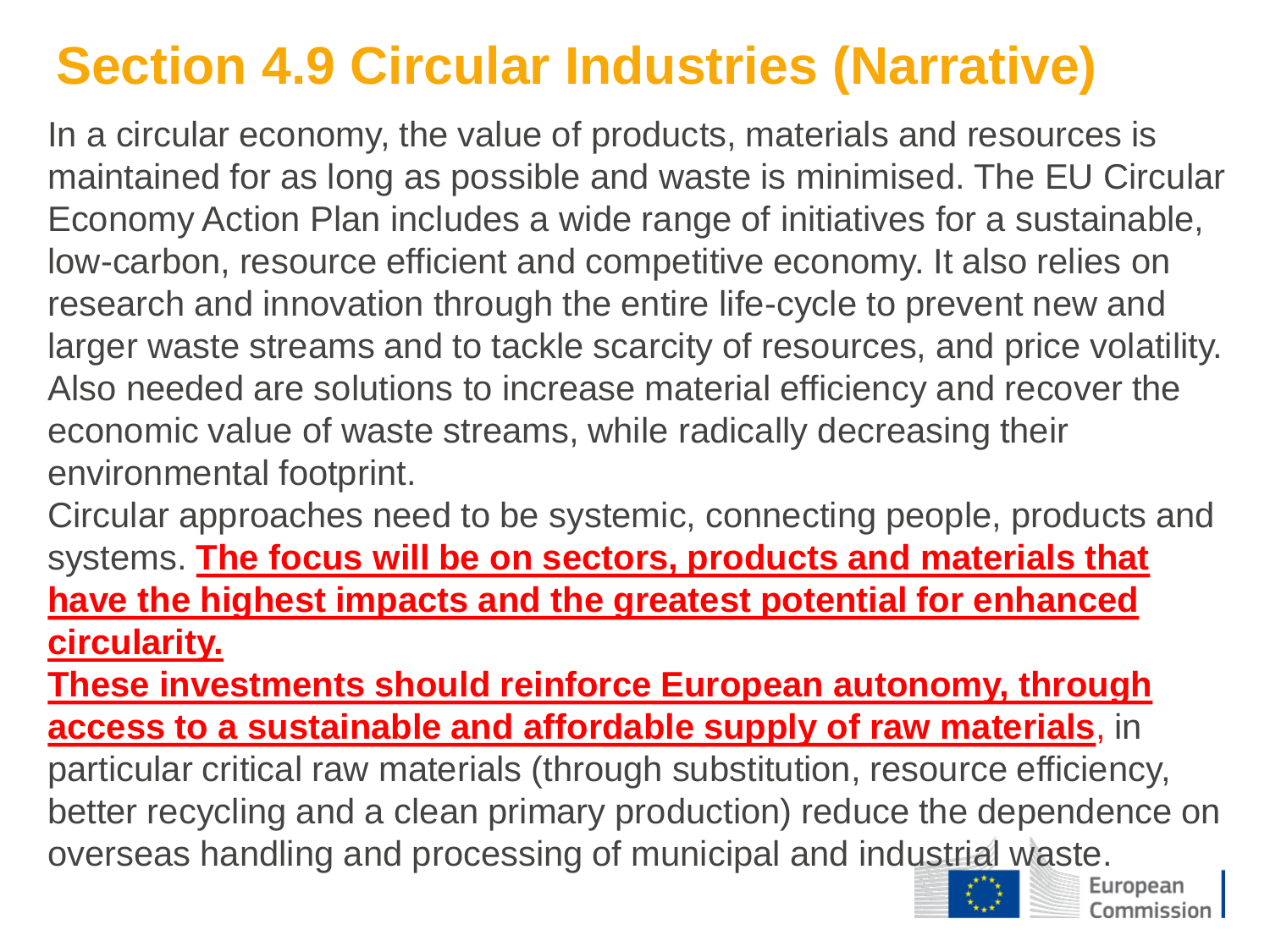# **Section 4.9 Circular Industries- Priorities**

- **Design of circularity enabled products, implementation of circular supply chains and systematic cradle-to-cradle life cycle assessment both for new and existing products** 

- Product life extension through predictive maintenance, repair, reuse, and refurbishment leading to value loops at European scale;
- **Advanced solutions and conditions for the sustainable exploration, extraction and processing of raw materials; and also their substitution, recycling and recovery in industrial symbiosis settings**;
- New automated technologies to sort, dismantle and remanufacture or recycle products; and efficient processes to handle mixed waste sources;

- Digital and industrial technologies like robotics, artificial intelligence, and digital platforms for energy intensive industries leading e.g. to fully fledged cognitive plants Europear `ommission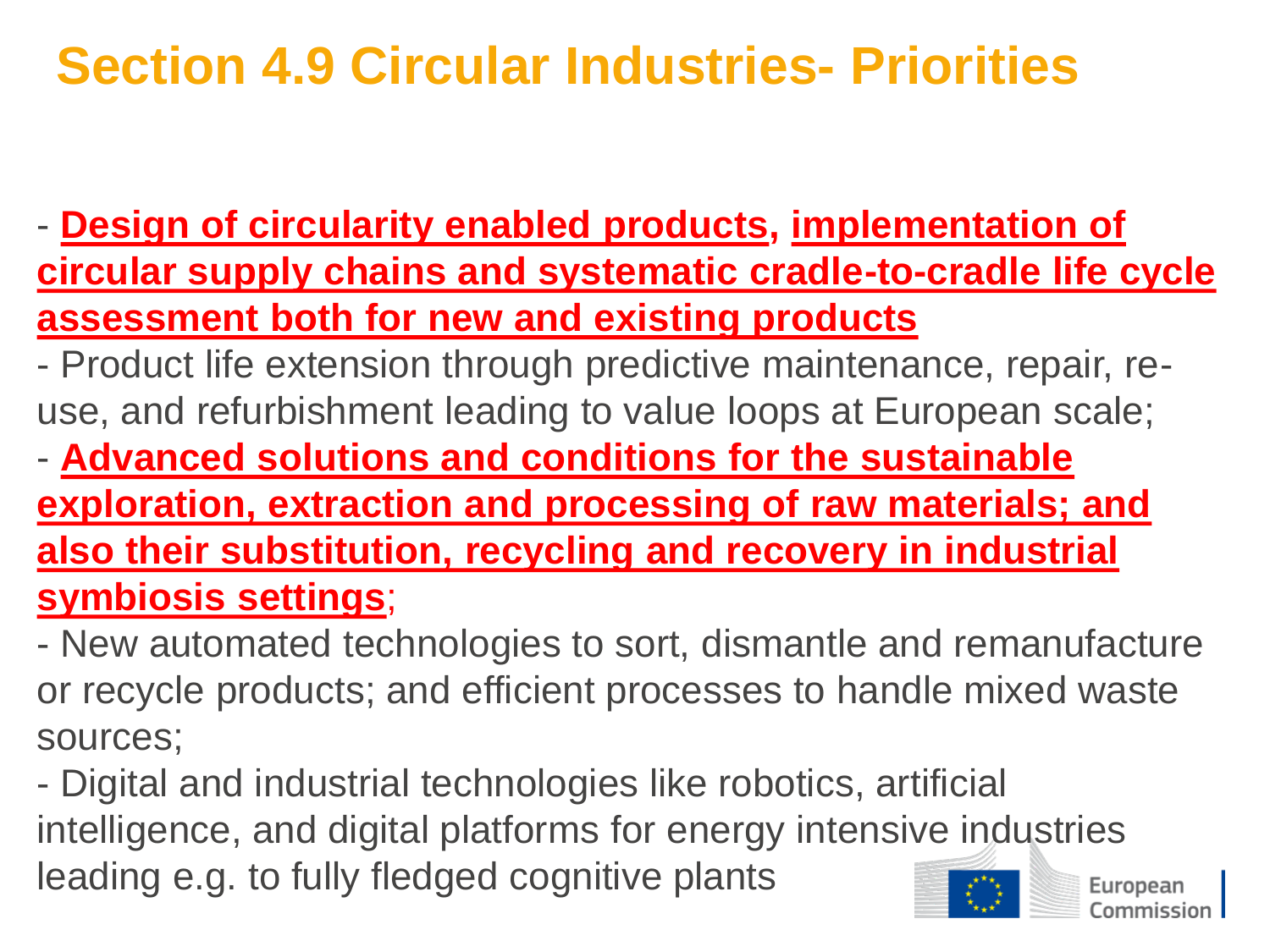# **Section 4.10 Low-carbon and clean industries**

Energy-intensive industries have a central role in the EU's industrial value chains. Heavily reliant on energy and non-energy raw materials, they will need to supply products with zero net emissions for downstream manufacturing.

Deep decarbonisation calls for breakthrough technologies in all major emitting industrial sectors, in terms of: the underlying production processes (e.g. for steel, cement and chemicals); substitutes for carbon-intensive products; and decarbonised energy and feedstock. By 2030, Europe's regions should benefit from entirely new types of industrial plants producing sustainably with zero greenhouses gas and polluting emissions and zero waste while being globally competitive.

The required technologies include process and heat electrification, switch to decarbonised energy and feedstock**, CO2 capture and usage**, catalysis and artificial photosynthesis, waste heat recovery, and materials for re-use and recycling, all of which need to be developed and demonstrated in industrially relevant or operational environments before the first market deployment in the EU. Industries will need to coordinate innovations and investments in clean energy systems, with a much higher share of renewables, far beyond what is already foreseen for 2030 (32.5%). A closer integration is needed across value chains, giving rise to new business models, processes and technologies in which waste and emissions would be either avoided or transformed into valuable resources for new innovative processes and industries. Co-located industrial plants, which can adapt their production to fluctuations in energy and resource flows, would ensure flexibility in energy and feedstock utilisation, including through industrial symbiosis amongst adjacent plants.

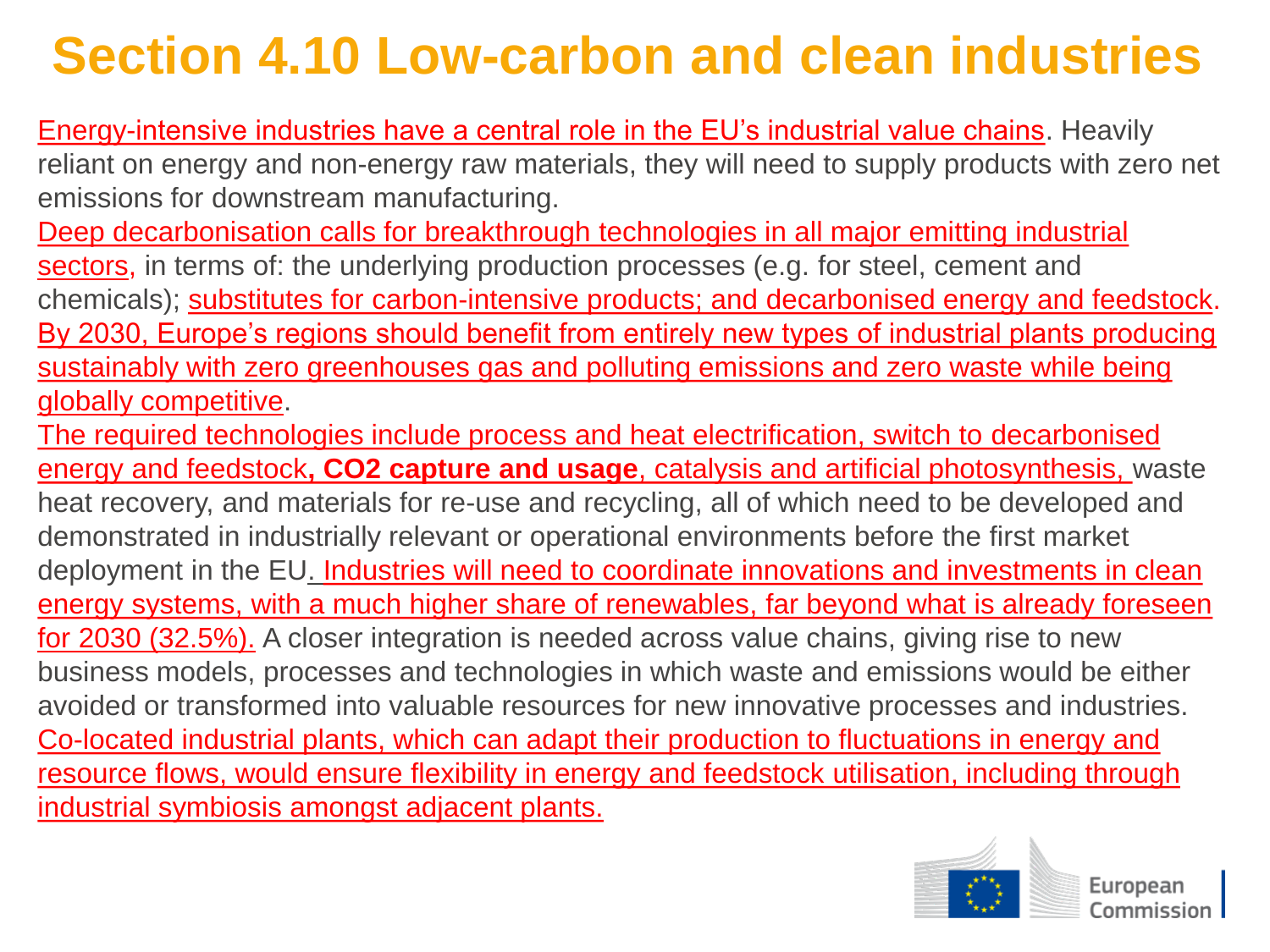# **Section 4.10 Low-carbon and clean industries**

A closed-loop system, based on complex flows of resources, energy and information, would be supported, including through artificial intelligence-based technologies. Long-lasting arrangements are needed with renewable energy and storage providers to develop the necessary capacity, reduce security of supply risks and channel resources where they are most needed. These approaches also call for new business models, skills, and financial solutions; and need to be developed in conjunction with the priority 'support industrial facilities in the energy transition' under the Cluster 'Climate, Energy and Mobility'. **By 2030, these investments should lead to a large set of industrial plants in several regions, with zero net emissions of greenhouse gases, zero waste and zero polluting emissions and by 2050, to factories that are climate-neutral, resource-efficient and fully integrated in the circular economy.** 

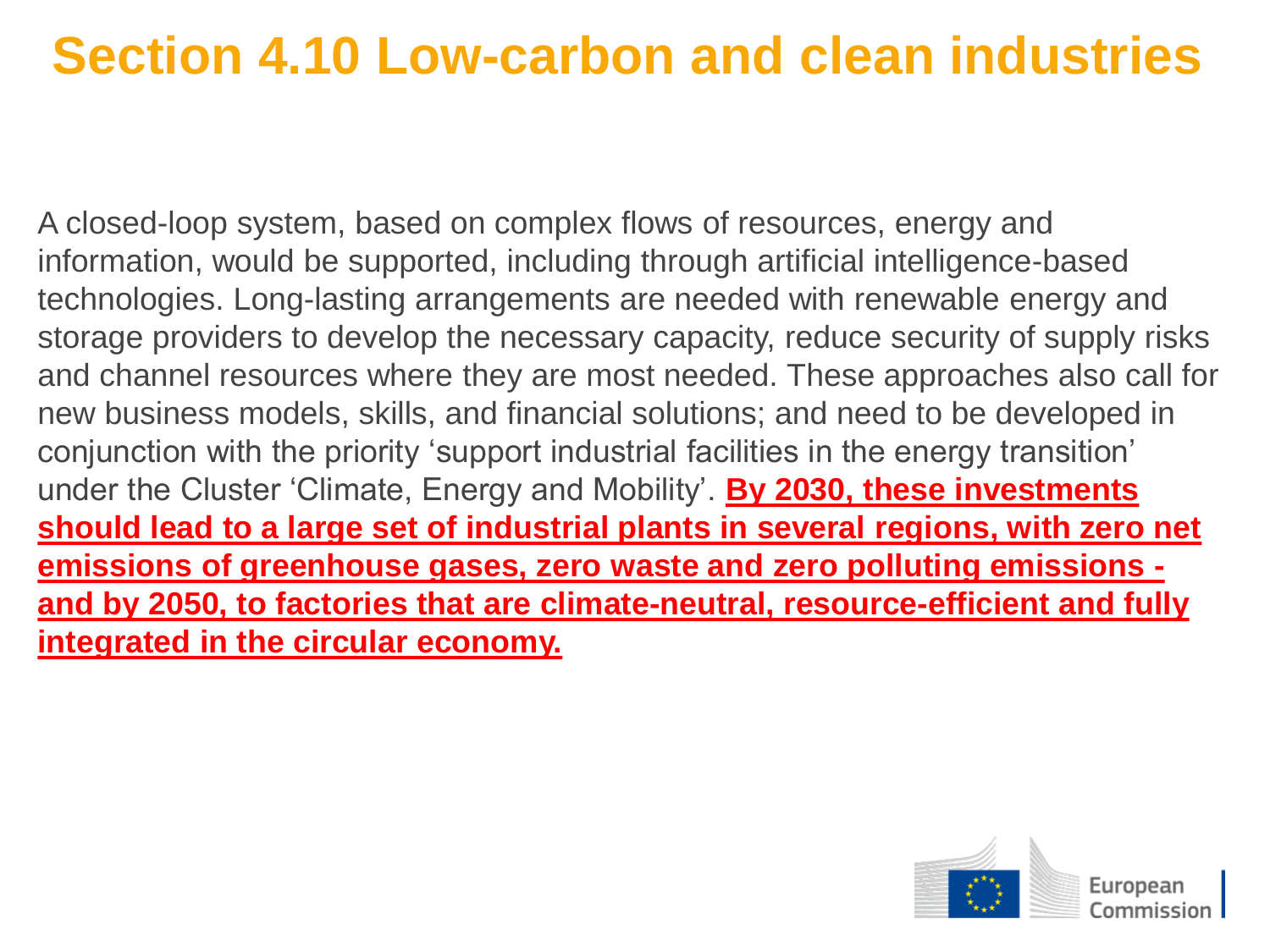# **Cluster 5, 'Climate, Energy and Mobility'**

| <b>Climate science</b>                                                   |                                              |                                                    |                                           |                                                   |  |  |
|--------------------------------------------------------------------------|----------------------------------------------|----------------------------------------------------|-------------------------------------------|---------------------------------------------------|--|--|
| Zero<br>- carbon<br>energy                                               | <b>Electrifi</b><br>$\blacksquare$<br>cation | Hydrogen,<br>synthetic<br>fuels, and<br>fuel cells | Circular,<br>- carbon<br>zero<br>industry | Bio -<br>economy,<br>agriculture,<br>and forestry |  |  |
| Integration of required technologies, infrastructure, and digitalisation |                                              |                                                    |                                           |                                                   |  |  |
| and behavioural research and innovation<br><b>Socio</b><br>- economic    |                                              |                                                    |                                           |                                                   |  |  |

"Support decarbonisation, create inclusive growth and employment in Europe, bringing down costs for consuemrs and reduce our energy import dependency by developing energy efficient demand side solutions"

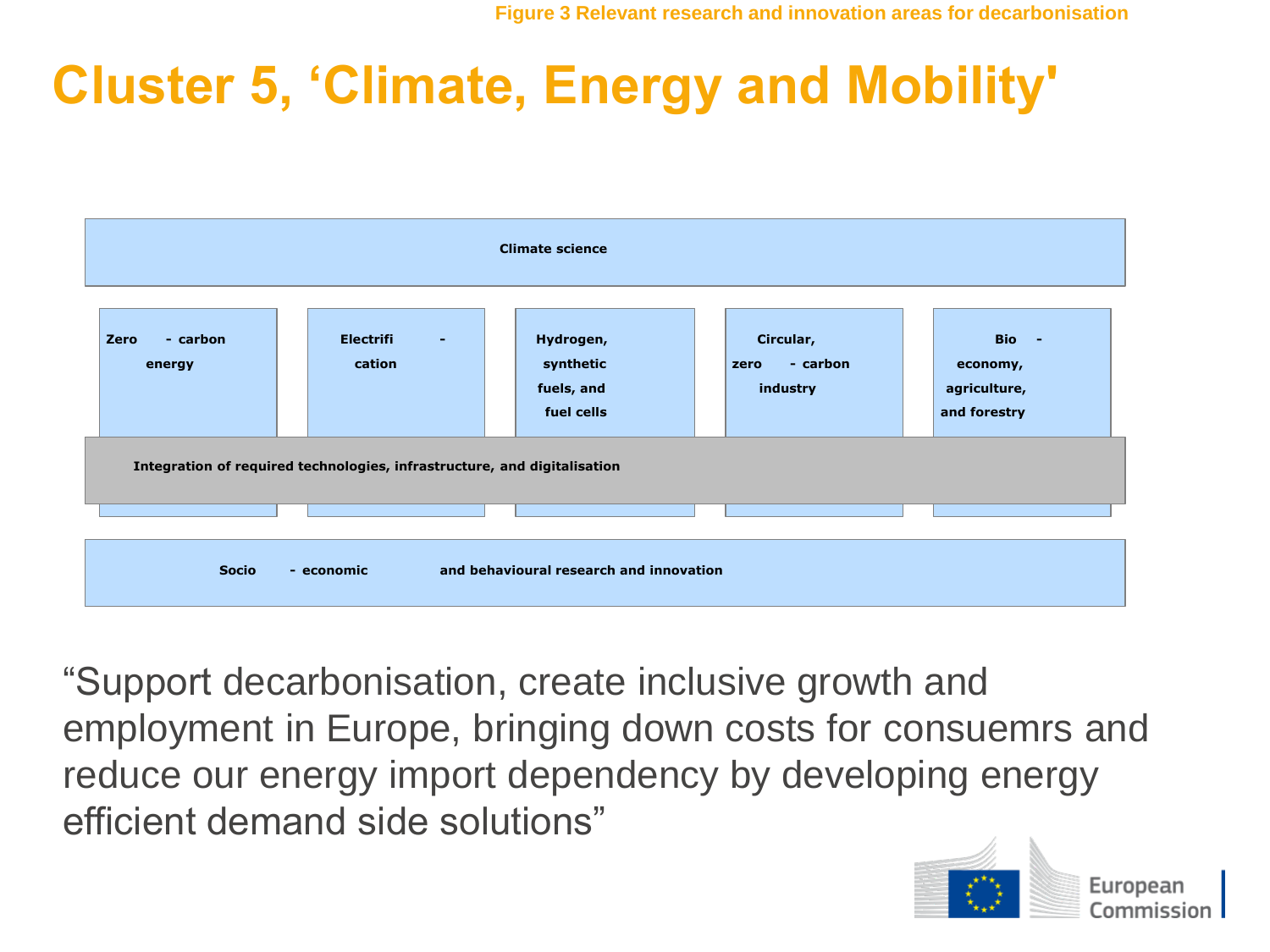### **Section 4.3.3 Develop CCUS solutions for the power sector and energy intensive industries**

#### **Challenge:**

Carbon Capture, Utilisation and Storage is a major CO2 emission abatement that holds great potential for the power sector and especially for industries with high process emissions such as cement and steel. It is also an indispensable technology to allow the production of large volumes of zero-carbon ('blue') hydrogen from natural gas to kick-start the decarbonisation of sectors such as steel or refineries, until sufficient renewable ('green') hydrogen becomes available.

**Targeted impact:** To accelerate the development of CCUS as a CO2 emission mitigation option in electricity generation and industry applications. This includes CCS in combination with bioenergy (BECCS), resulting in 'negative' CO2 emissions. It can also address the conversion of CO2 to products either to replace the use of fossil fuel feedstock (i.e. production of synthetic fuels) or to store it for a climate-relevant time horizon (e.g. mineralisation), in collaboration with cluster 'Digital, Industry and Space'.

#### **Potential research challenges:**

- □ Development and demonstration of novel energy efficient, cost-effective and environmentally friendly capture technologies, including using new materials;
- $\Box$  Development of new storage sites (including operational best practices and public engagement);  $\Box$ Feasibility studies for the development of CC(U)S hubs and clusters;

 $\Box$  Improving the CO2 balance and energy performance of CO2 conversion to value-added products.

**Implementation:** Potential research challenges and topics will be addressed through collaborative R&I actions, in particular with cluster 'Digital, Industry and Space' which includes industrial CCUS applications in the co-programmed partnership 'zero-carbon and circular industries'. International cooperation will be pursued both with other technology leaders (in particular through the Mission Innovation Carbon Capture Challenge) and with carbon-intensive technology followers European to enhance the EU energy and climate diplomacy. Commission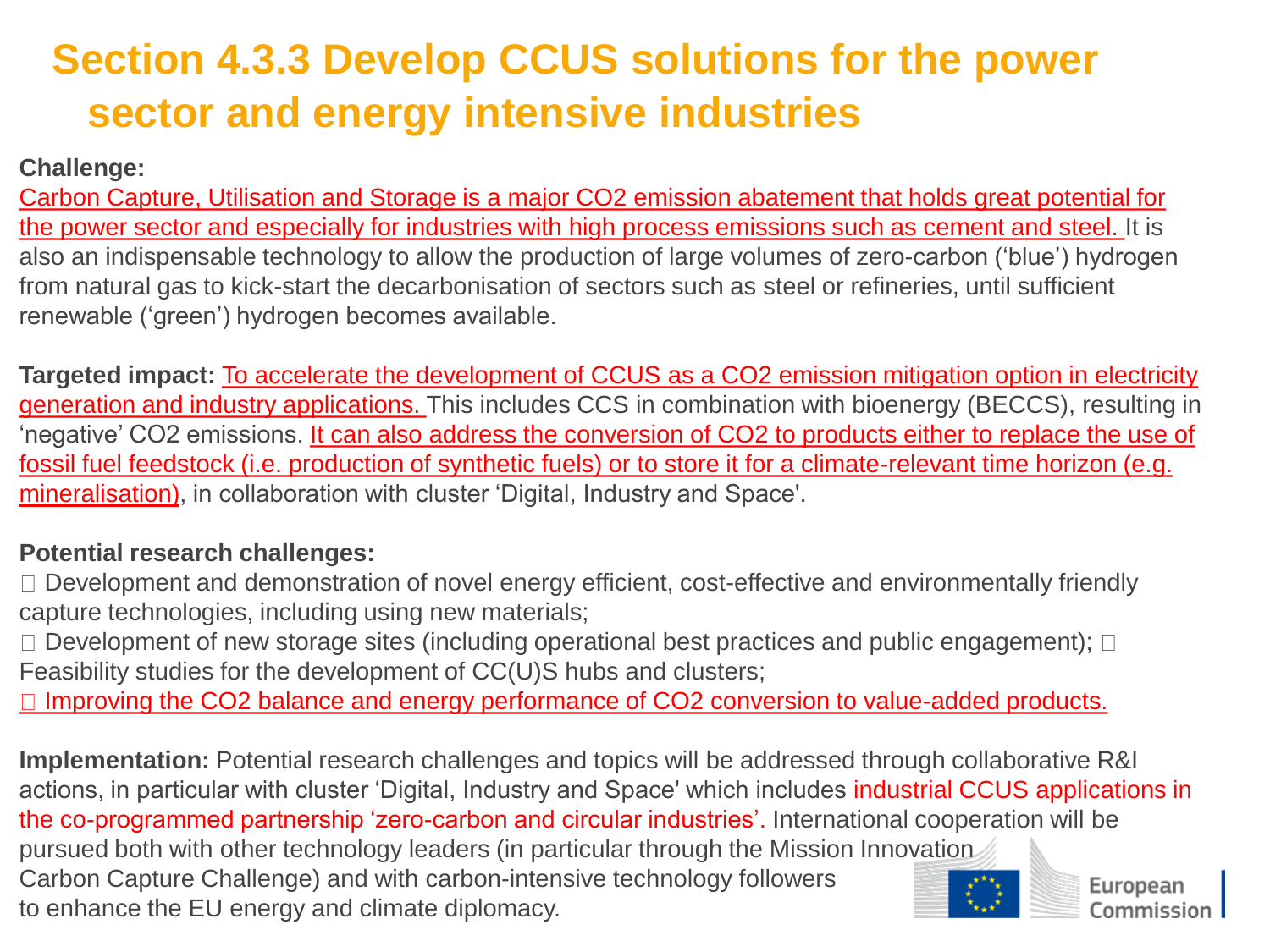# **Section 4.4.3 Support industrial facilities in the energy transition**

**Challenge:** Industry has a key role in the clean energy transition, and also needs to become climate-neutral by 2050 while remaining competitive at global level. This needs to go handin-hand with an industrial transformation towards a circular industry. The efficient use of energy and resources will be optimised at all levels: at plant, industrial hub and energy system level. This priority, which focuses on the interfaces of the industrial plants and hubs with the wider energy system, will therefore be implemented jointly with Cluster 'Digital, industry and space' (cluster 4). Industry will switch to renewable and low-carbon energy sources, either produced locally or procured via electricity and gas (including hydrogen) grids. Through flexibility and demand response, industry will also contribute to the stability of energy grids supplied with a growing share of variable renewable sources.

**Targeted impact:** Enable competitiveness and carbon-neutrality of industry through the integration of renewable and low-carbon energy sources and the optimisation of energy flows across integrated industrial installations and the wider energy system. Potential research challenges:  $\Box$  Develop and demonstrate technologies, planning and modelling tools and infrastructure for optimising the energy flows (e.g. electricity, heat, Hydrogen) between industrial plants/hubs and the energy grids, so as to enable contribution to the integration of RES, energy efficiency and stability of energy grids;  $\Box$  Develop and improve technologies to use industrial waste energy (heat, cold …), including its conversion to other energy vectors, so that it can be re-commercialised in the energy system;

**Implementation:** Potential research challenges and topics will be addressed via collaborative R&I. To ensure complementarity across different parts of Horizon Europe, these will be addressed through, or in close cooperation with, industry-related R&I initiatives, notably with 'Climate neutral and circular industries' in Cluster 'Digital, industry and space'.



European Commission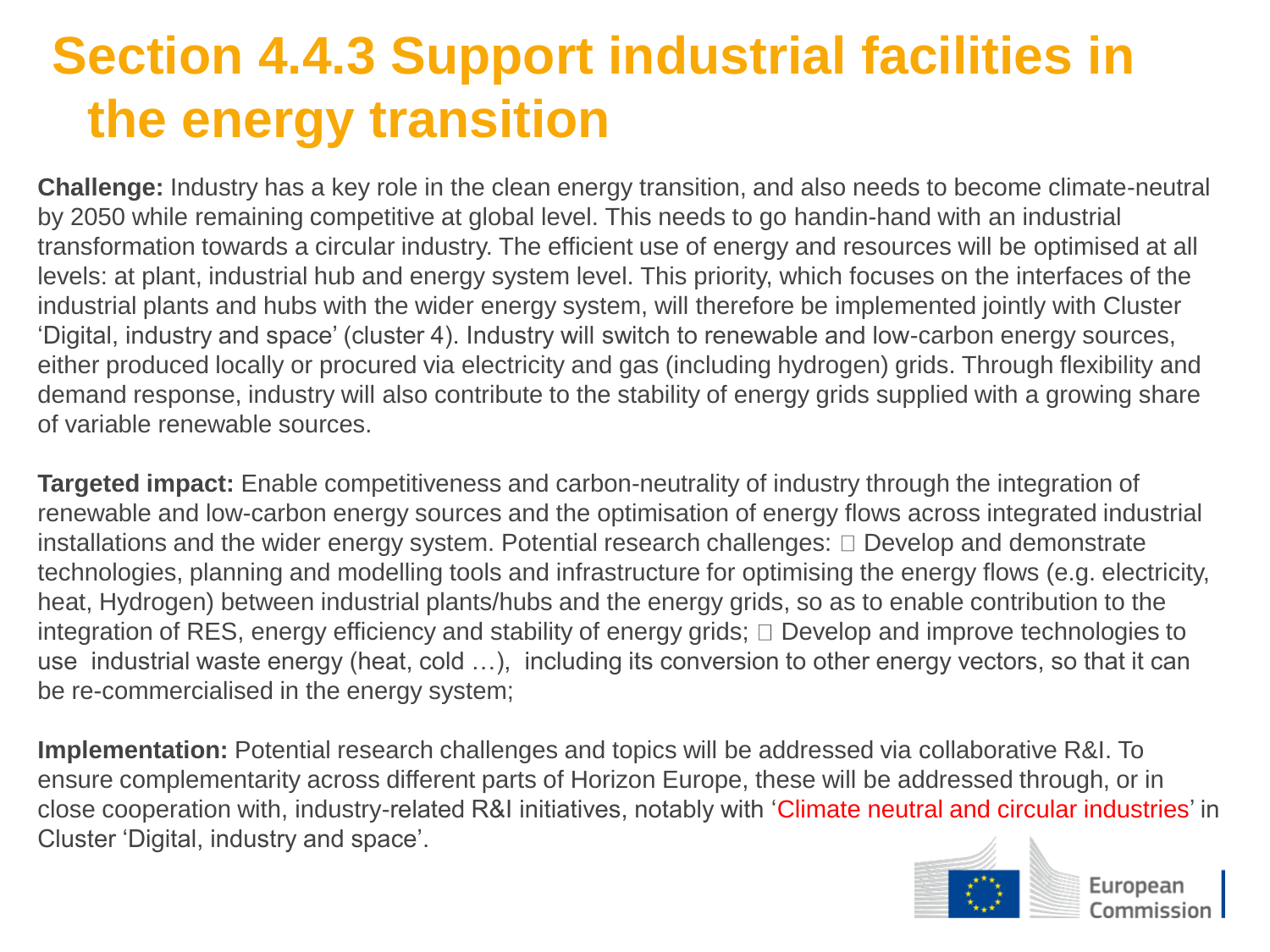

### **R&I Missions**

**Relating EU's research and innovation better to society and citizens' needs; with strong visibility and impact**

A mission is a portfolio of actions across disciplines intended to achieve a **bold and inspirational and measurable goal** within a set timeframe, with **impact** for society and policy making as well as relevance for a significant part of the European population and wide range of European citizens.

Horizon Europe defines mission characteristics and elements of governance, and 5 missions areas.

Specific missions will be programmed within the Global Challenges and European Industrial Competitiveness pillar (drawing on inputs from other pillars)

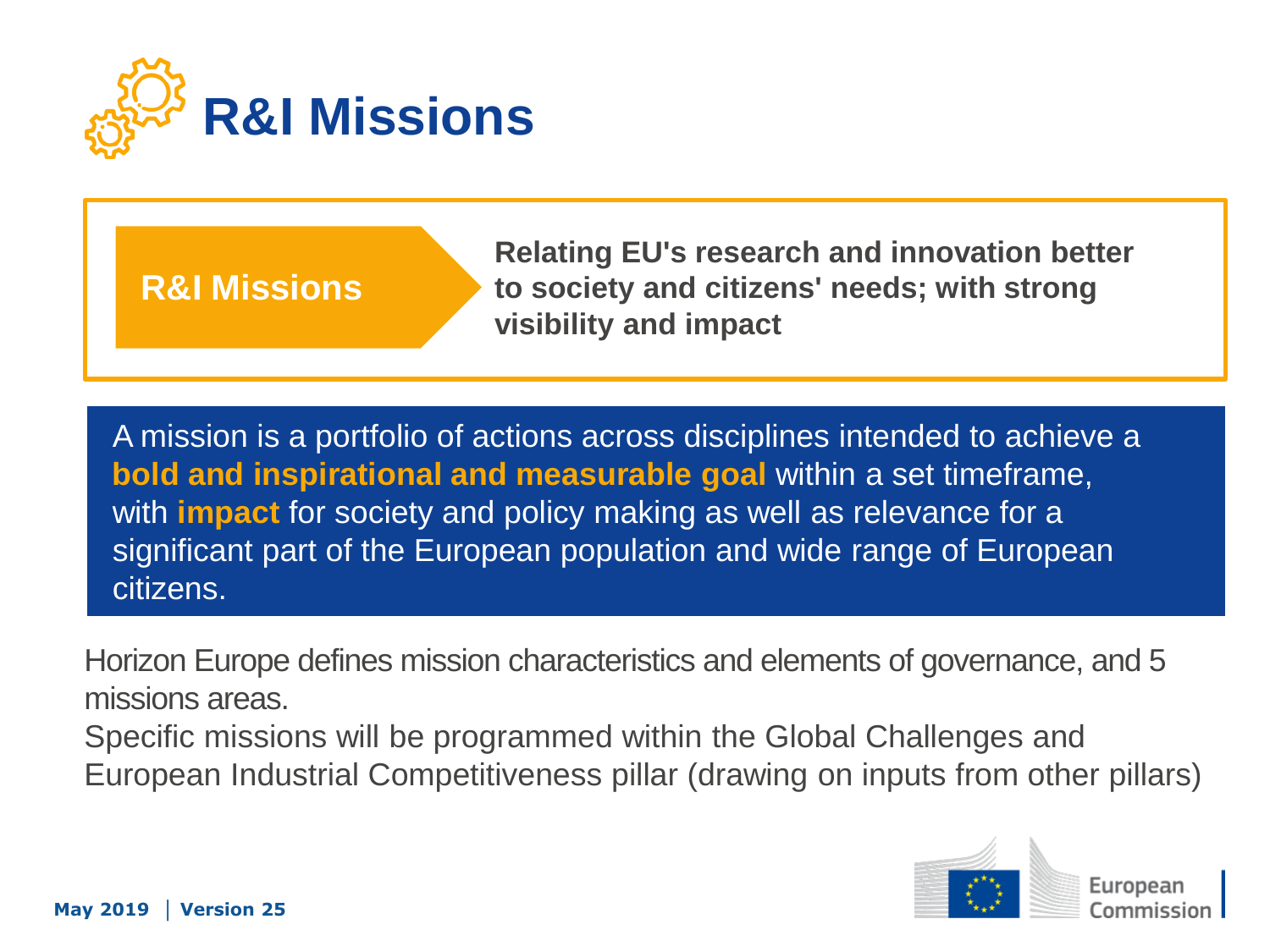#### **Adaptation to climate change, including societal transformation**



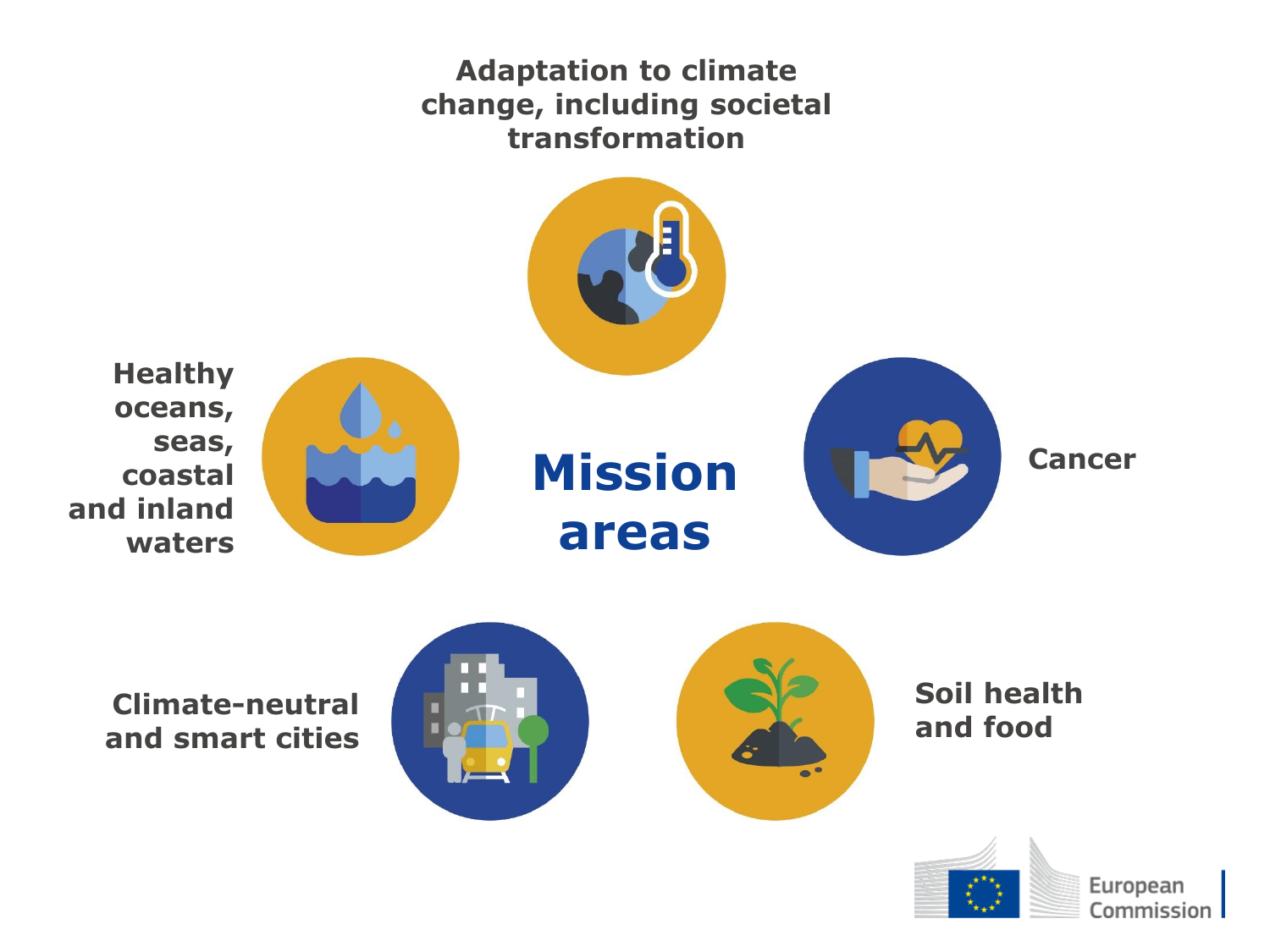# **New approach to European Partnerships**

New generation of objective-driven and more ambitious partnerships in support of agreed EU policy objectives

**Key features**

- **Simple architecture and toolbox**
- **Coherent life-cycle approach**
- **Strategic orientation**

#### **Co-programmed**

Based on Memoranda of Understanding / contractual arrangements; implemented independently by the partners and by Horizon Europe

#### **Co-funded**

Based on a joint programme agreed and implemented by partners; commitment of partners for financial and in-kind **contributions** 

#### **Institutionalised**

Based on long-term dimension and need for high integration; partnerships based on Articles 185 / 187 of TFEU and the EIT-Regulation supported by Horizon Europe

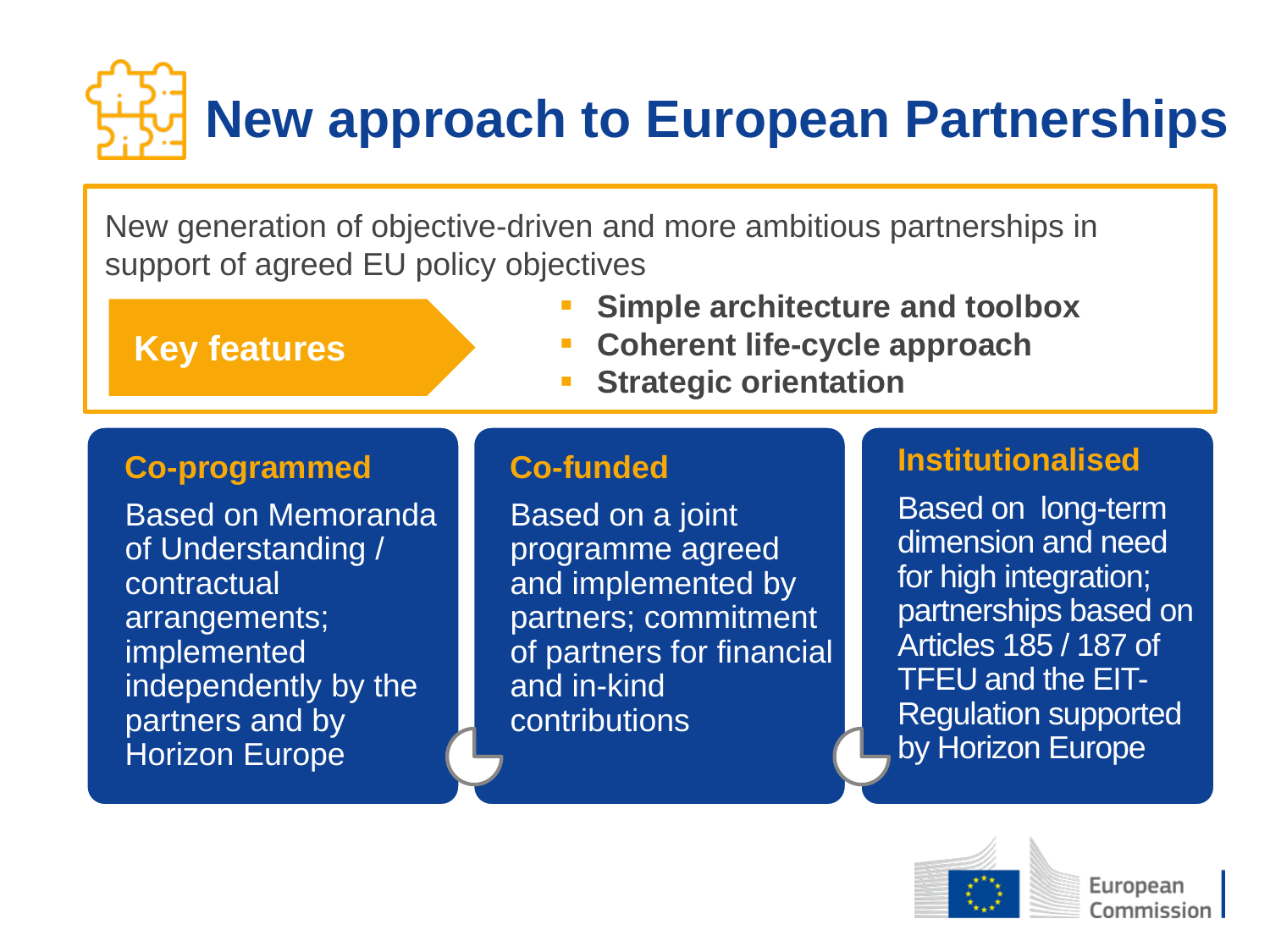

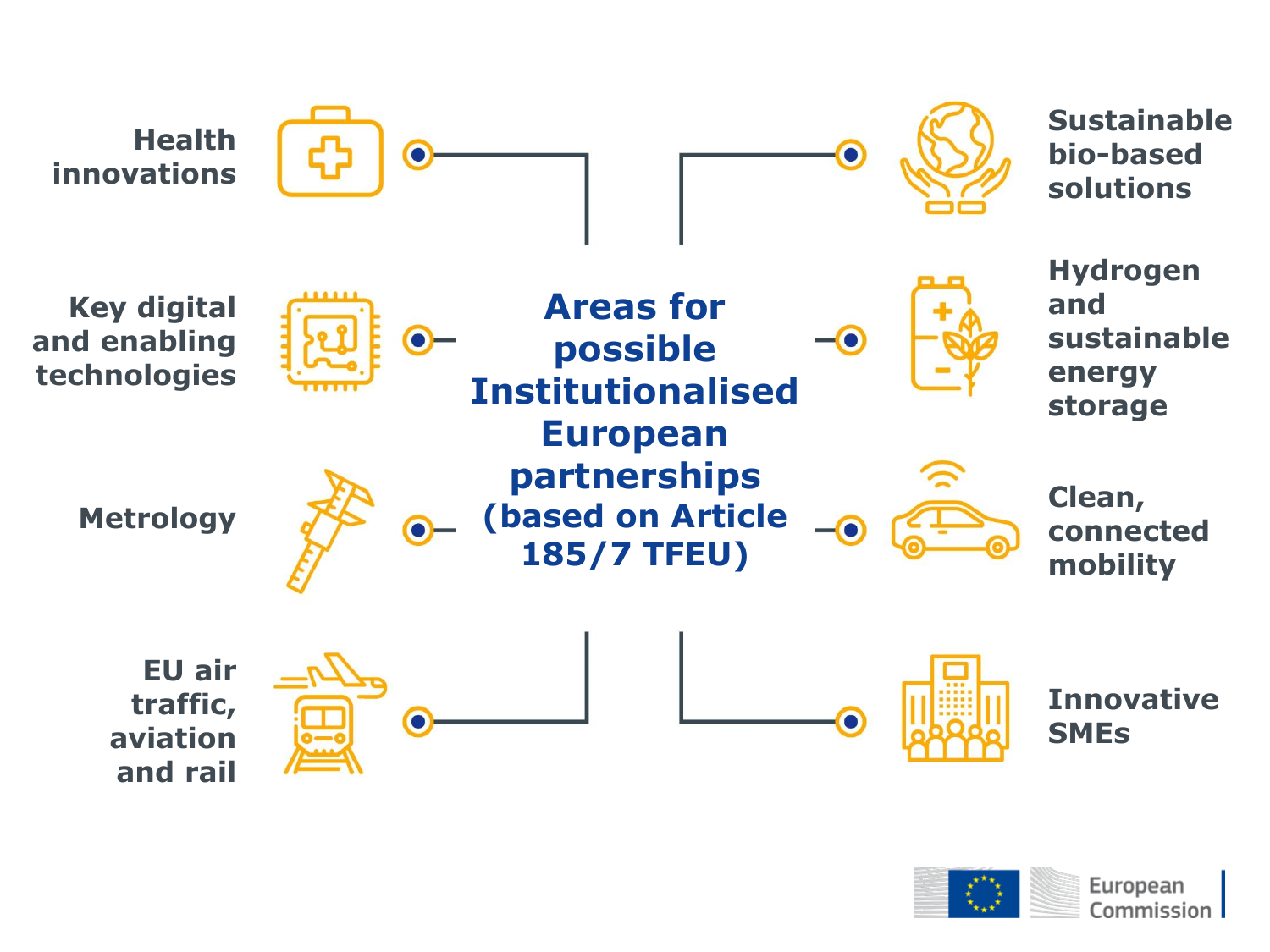### **R&I Orientations 2021-24**



### **3 New partnerships**

- **Made in Europe - co-programmed European Partnership**
	- $\checkmark$  Wider set of stakeholders, incl. societal organisations
	- $\checkmark$  Relevant for cluster 4 (centre of gravity but also 5, 6 and 1)
	- $\checkmark$  Linked to Digitising industry, Robotics/AI, Electronics, Photonics, Internet of Things, Blockchain, Circular economy, Food, Transport
- **Climate Neutral and Circular Industry - co-programmed European Partnership**
	- $\checkmark$  Wider set of stakeholders, incl. materials' community, recycling industry and societal organisations
	- $\checkmark$  Relevant for cluster 4 (centre of gravity), but also 5 and 6
	- $\checkmark$  Linked to Raw Materials, Energy, Materials, Steel, Climate, Environment

#### **Clean Steel Partnership – co-programmed European Partnership**

- $\checkmark$  Breakthrough technologies required for high impact results are sectorial, particularly for steel.
- $\checkmark$  RFCS can contribute to the partnership part of the European Community on Coal and Steel (ECSC) assets in liquidation (up to EUR 350 million).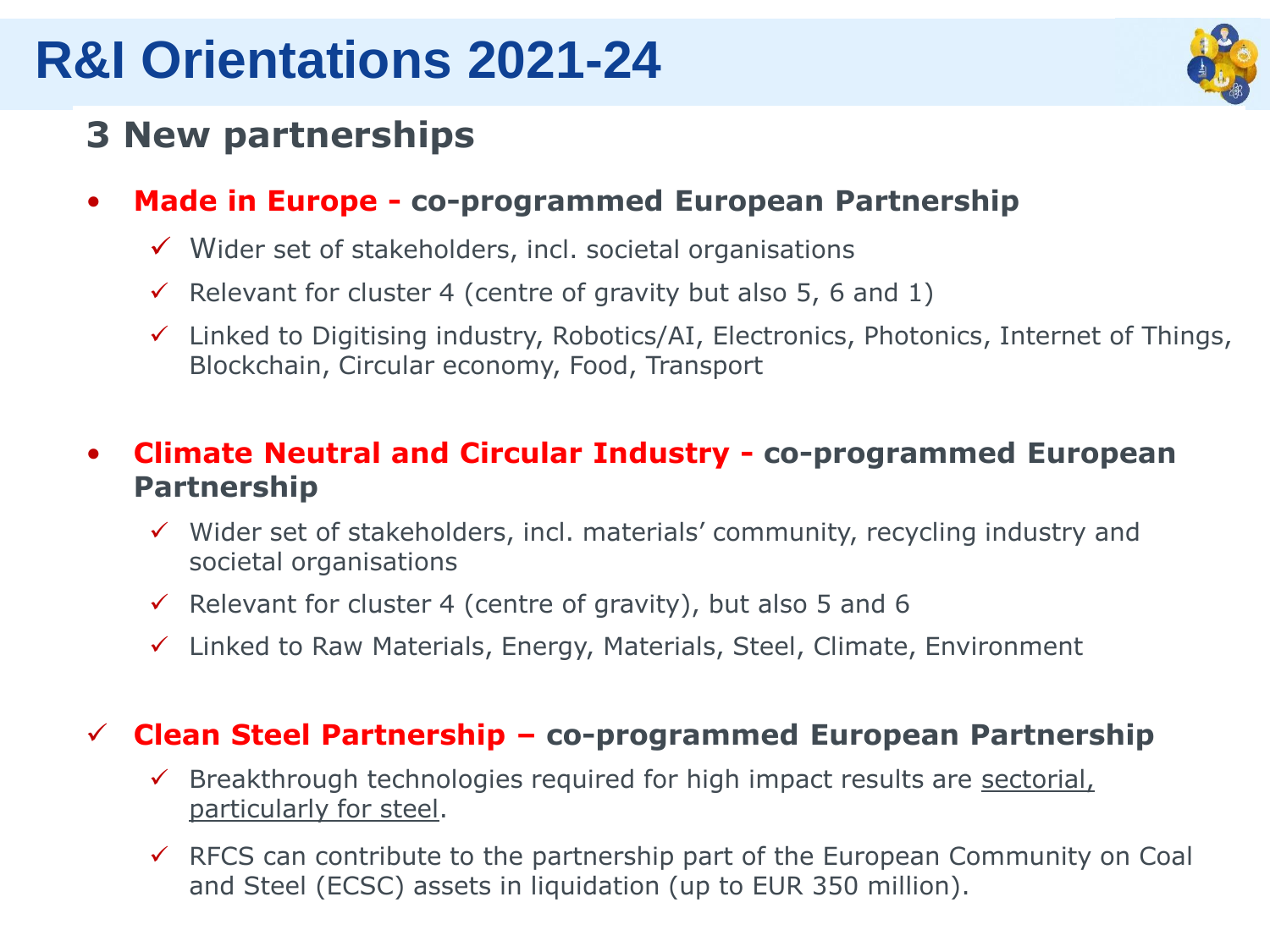# **Horizon Europe – Strategic Planning Co-Design with Stakeholders**

### **Public Consultation Open: Have your say**

1) Co-design 2021-2024. Focus on clusters 4 and 5 Link:

[https://ec.europa.eu/eusurvey/runner/HorizonEurope\\_Codesign\\_2021-](https://ec.europa.eu/eusurvey/runner/HorizonEurope_Codesign_2021-2024) 2024

Deadline 8 September 2019 Extended 4 October 2019

### **Major Co-design event to finalise strategic planning:**

2) European Research and Innovation Days Dates: 24 to 26 September 2019 (~4000 People expected, +100 sessions).

[https://ec.europa.eu/info/research-and-innovation/events/upcoming](https://ec.europa.eu/info/research-and-innovation/events/upcoming-events/european-research-and-innovation-days_en)events/european-research-and-innovation-days\_en

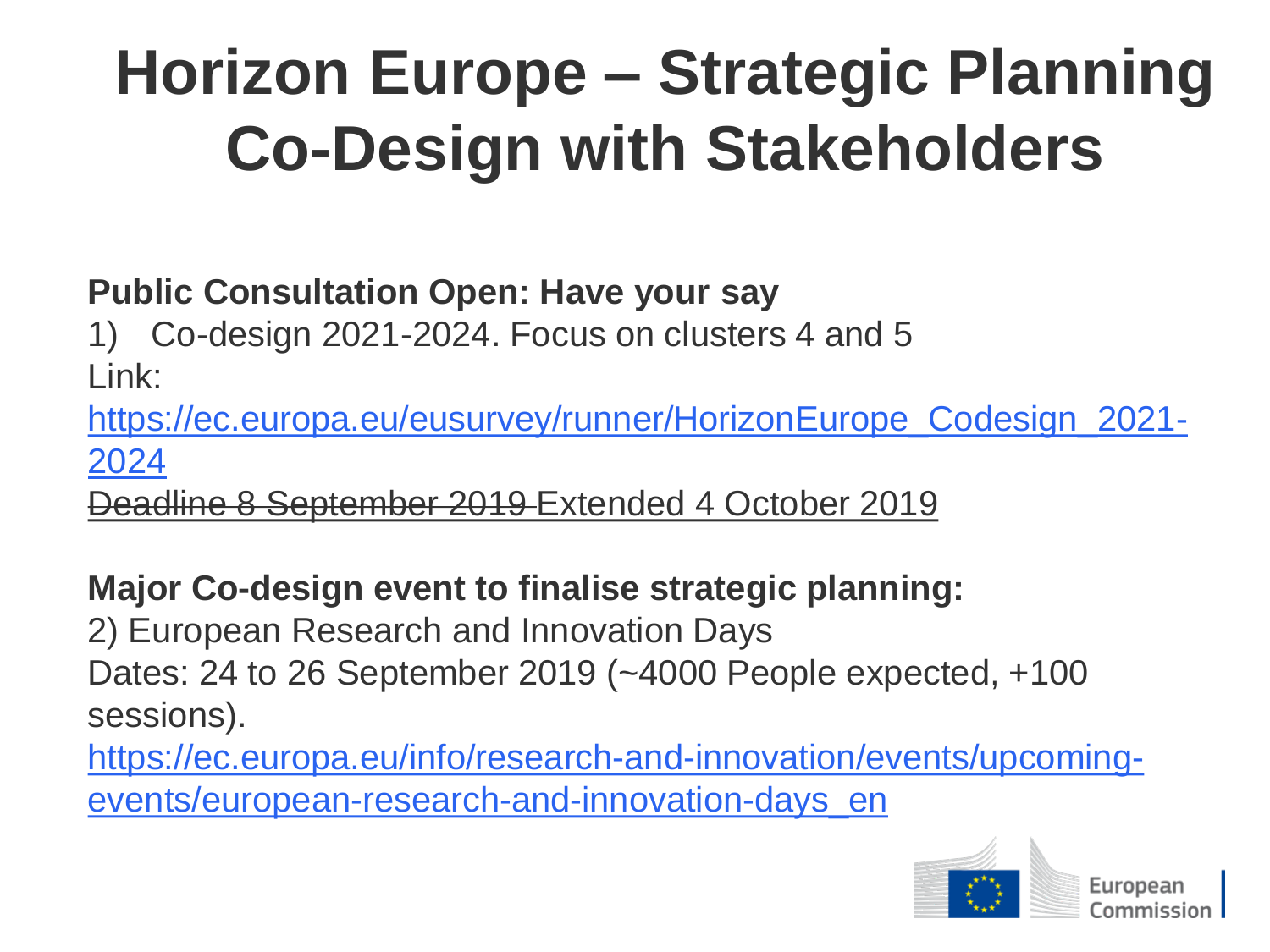

- *The proposal put forward by the EC for Horizon Europe its very ambitious proposing 100 Billion Euro of budget.*
- *The strategic planning text of Cluster 4, 'Digital, Industry and Space' and Cluster 5 Cluster 4, 'Digital, Industry and Space' clearly refers to lowering emissions, circular technologies and CCUS leaving ample space to develop CCU technologies.*
- *Two co-programmed partnerships highly relevant for CO2 utilisation are currently being discussed under Clusters 4 and 5, in pillar II. Some institutionalized partnerships might also be relevant (e.g. Bio-based, Hydrogen and transport).*
- *Stakeholders can still participate to the co-design of the strategic planning of Horizon Europe for the years 2021-2024, as the public consultation has been prolonged and will be open till the 4th of October.*